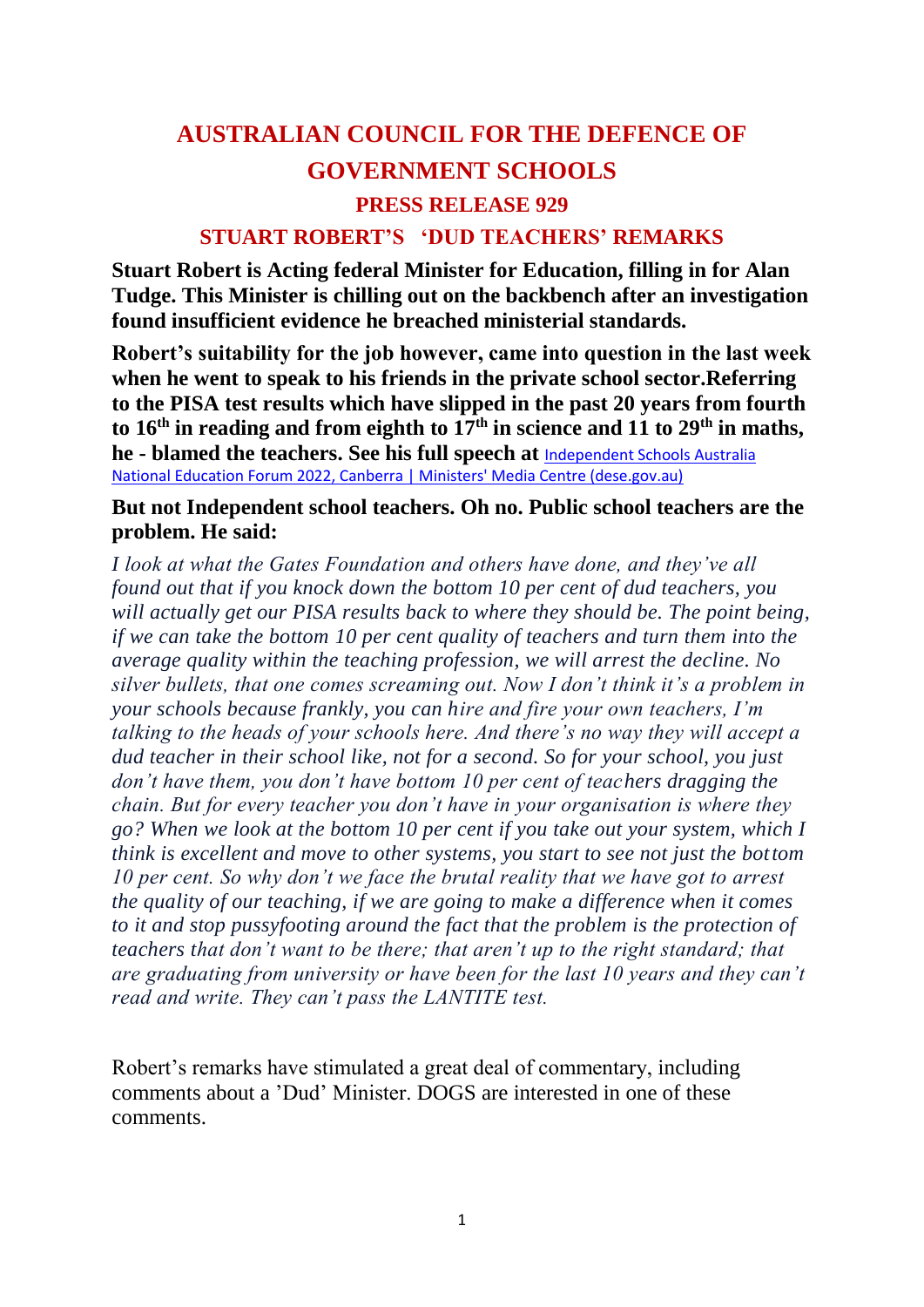Referring to the principal of his alma mater, Rockhampton grammar, Robert said there was *'no way….Dr Moulds would accept a dud teachers in his school, like , for a second.'*

What Robert has illustrated, sadly, is the social, political and even economic result of a segregated, privatised education system held up and given preferential treatment by our current Australian governments.

Stuart Rowland Robert appears to have very limited knowledge of public schools which educate two thirds of Australian children, with extraordinary results given the paucity of their resources and funding. His education and experiences are limited by his background and somewhat questionable Parliamentary career.

He was born on 11 December 1970 in Victoria but grew up on the cane fields of Queensland where he attended Rockhampton Grammar School. He secured a scholarship to the Australian Defence Force Academy and attended the Royal Military College Duntroon. He obtained a Masters in Business Adminstration at Central Queensland University and a Masters in Information Technology at QUT and a BA from the University of NSW. He worked in military intelligence and after leaving the army in 1999 founded the IT service firm GMT Recruitment.

As a Minister in various portfolios in the Morrison Government, with his background in IT, Robert appears to have been implicated in some of the messes involved in the implementation of the NDIS, the ROBODEBT matter, and the COVID vaccine strollout.

As Minister for Education Robert appears to have very definite but limited views on curriculum, teacher training and testing procedures, not to mention university research funding. If he keeps up the kinds of public statements he made to the Independent School sector, he will no doubt prove a Godsend for the Opposition in the coming election. Teachers have long memories and are voters in swinging electorates.

If the media commentary of the past week is any indication, Robert has alienated teachers, parents and supporters of the public education sector.

The commentary on Robert's 'Dud' teachers' side-crack has been extraordinary. The report in the *Sydney Morning Herald* prompted at least 630 comments . The following commentary on John Menadue's Pearls and Irritations blog by Tom Greenwell and Chris Bonnor was perhaps the most interesting:

## Dud minister blames dud teachers

By [Tom Greenwell](https://johnmenadue.com/author/tom-greenwell/) and [Chris Bonnor](https://johnmenadue.com/author/chris-bonnor/) at [https://johnmenadue.com/dud-minister-blames-dud](https://johnmenadue.com/dud-minister-blames-dud-teachers/)[teachers/](https://johnmenadue.com/dud-minister-blames-dud-teachers/)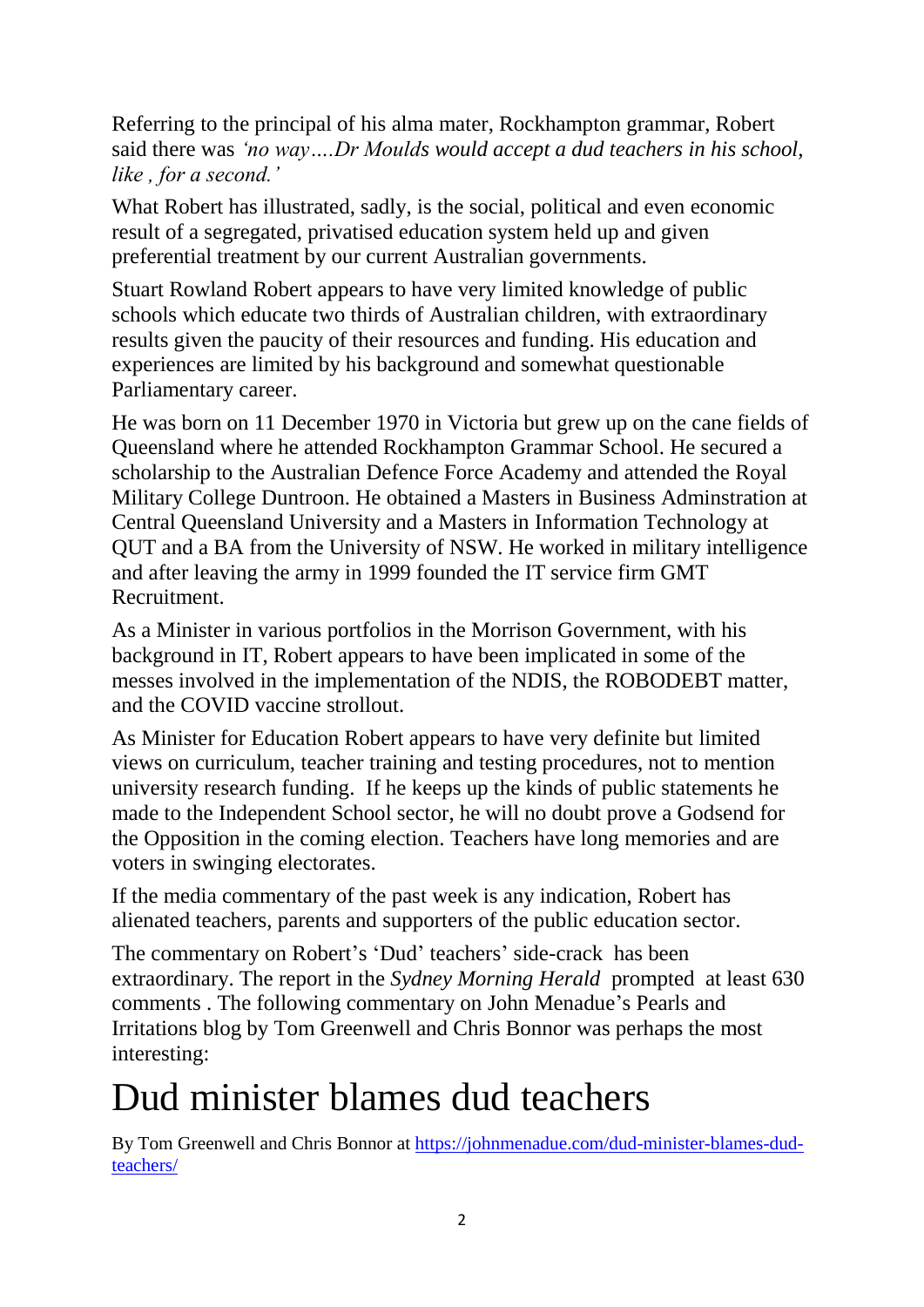## Mar 24, 2022

*Federal ministers often reveal their inability to deal with complexities in their portfolios, none moreso than Coalition education ministers. Acting minister Stuart Robert has just demonstrated how things can easily unravel.*

The ideological preferences of the federal Coalition are on their best display when their luminaries address independent or Catholic school conferences. After all, it is at such events that Tony Abbott declared that funding private schools was in his party's DNA, and Christopher Pyne denied that Australia had a school equity problem.

This time around, Stuart Robert managed to stick quite closely to his prepared script, but revealed his true colours in response to a series of relatively lame questions. As [reported in](https://www.smh.com.au/politics/federal/education-minister-blames-dud-teachers-for-declining-education-results-20220317-p5a5k6.html?btis)  the *[SMH](https://www.smh.com.au/politics/federal/education-minister-blames-dud-teachers-for-declining-education-results-20220317-p5a5k6.html?btis)*, Robert blamed 'dud teachers' for the decline in the academic results of Australian students, while praising independent schools for employing only quality teachers and delivering a model example of education. According to Robert, a bottom 10 per cent of teachers were the key reason for Australia's plummeting performance. But he assured independent school leaders he was not talking about their schools, because they did not accept dud teachers.

In one fell swoop, Robert managed to thoroughly immerse himself into the morass of Australia's unlevel playing field of schools. Most non-government schools operate under markedly different obligations and rules to the government sector, managing to turn choice of schools into a school's choice of preferred inputs, including teachers. Even though nongovernment schools enjoy significant resource advantages, they can also pick and choose their students — when the going gets tough, they send the kids to the public school down the road. Even a moderately capable minister might pause to ask why this is the case and how it might contribute to the problem. A smarter one would have considered the likely wider impact of his rush to judgment.

Stuart Robert is no stranger to controversy, his string of accomplishments includes at least [half a dozen own goals.](https://en.wikipedia.org/wiki/Stuart_Robert) This time around he ignored one piece of sage advice: better to remain silent and be thought a fool than to speak and to remove all doubt. Both the SMH and *[The Guardian](https://www.theguardian.com/australia-news/2022/mar/17/stuart-robert-says-dud-teachers-not-an-issue-in-australias-independent-schools?CMP=Share_iOSApp_Other)* reported some of the reactions to his comments. A previous NSW Minister, Adrian Piccoli, [said](https://www.smh.com.au/politics/federal/minister-s-dud-teachers-claim-is-factually-wrong-and-bad-politics-ex-nsw-education-minister-20220318-p5a5th.html?btis) it is factually wrong to blame 'dud' public school teachers for the decline in the academic results of Australian students. "We've got this very long underperforming tail, but the biggest decline is in high-performing students not doing as well as they used to. A large chunk of those high performing students go to independent schools and selective government schools."

There is no doubt that poor teachers can impact negatively on student outcomes, and school principals are keen to either see them improve or find a different job. But Mr Robert's bottom 10 per cent of teachers doesn't seem to affect one sector more than others. We've long known that comparisons of schools enrolling students from similar backgrounds – the only valid way to compare schools – reveal that the [public and private sectors perform at similar levels.](https://link.springer.com/article/10.1007/s13384-021-00498-w) It seems that Mr Robert's bottom 10 per cent remains widely distributed. Perhaps all schools, occupations, parliaments and indeed gatherings of ministers have a bottom 10 per cent.